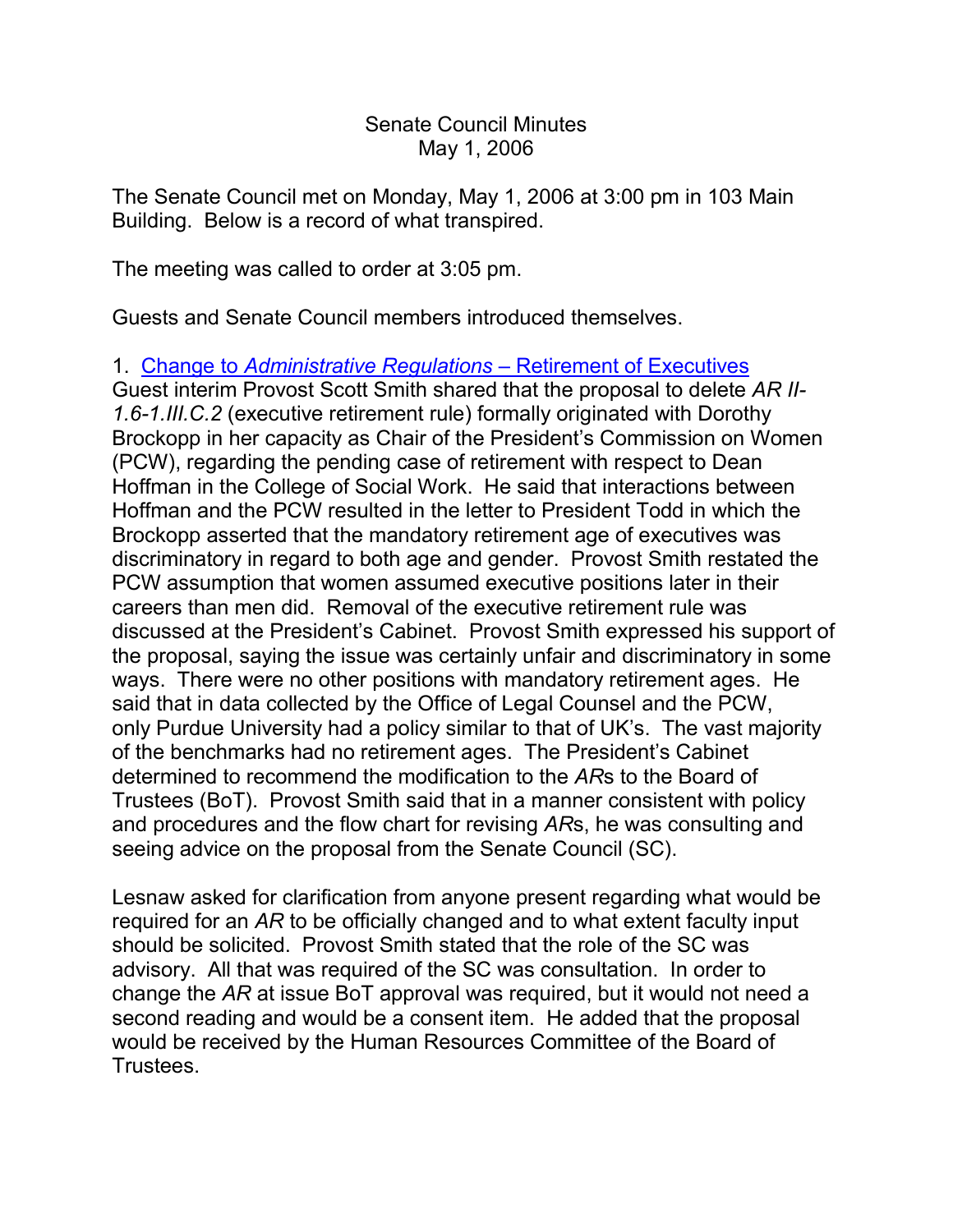Lesnaw explained that her question was predicated on painful events that took place in 1989 when a similar attempt at a hasty judgment was made very late in the Spring semester. She said the *AR* regarding the retirement age of executives was one of the more critical ARs for many reasons. Lesnaw stated that she would feel more comfortable if colleagues were to have the chance to review and discuss the issue and be able to offer more broad-based faculty input. She said the PCW minutes indicated the initial actions transpired over a month ago, and that Smith was aware of the issue before being in receipt of the PCW communication. Lesnaw stated she had received the information only a few hours ago; many colleagues had not even known a change was proposed. She said there were no compelling reasons to hurry the proposal to the BoT and noted the troublesome issues associated with the suggested revision.

Provost Smith asked if she was requesting more time to review the suggested revision. Lesnaw replied affirmatively, adding that the proposal to strike the retirement age of executives would change the face of the institution. She expressed concern with the *AR*s being changed without faculty knowledge. Provost Smith countered that the SC represented faculty, so consultation with the SC was, essentially, consultation with faculty. Grossman stated more time was needed to consult with constituents to hear the thoughts of those represented. Provost Smith asked Grossman if he was declining to offer an evaluation of the proposal at the present time. Grossman replied that he was unable to speak on behalf of the SC and that a consensus would need to be reached. Tagavi reminded SC members that the SC had agreed at a past meeting to bring any discussion regarding a change to the *AR*s to the full Senate for discussion.

Tagavi expressed doubt about the claim, especially since no data was given, that women were appointed at levels of dean and above at an older age compared to their male counterparts. He said he believed there could be discrimination against women, as evidenced by the majority numbers of males appointed as dean. He stated the removal of the 65 rule might have the unintended consequences of working against women; if the proposal as offered were to be made policy, as male deans reach 65, they would no longer be required to step down, thus decreasing opportunities for females to be appointed dean.

Randall asked for a compelling reason to review the change immediately, as opposed to reviewing it later in the Fall. Provost Smith said that there was no hidden agenda and opined that doing it now or later was not of issue. He said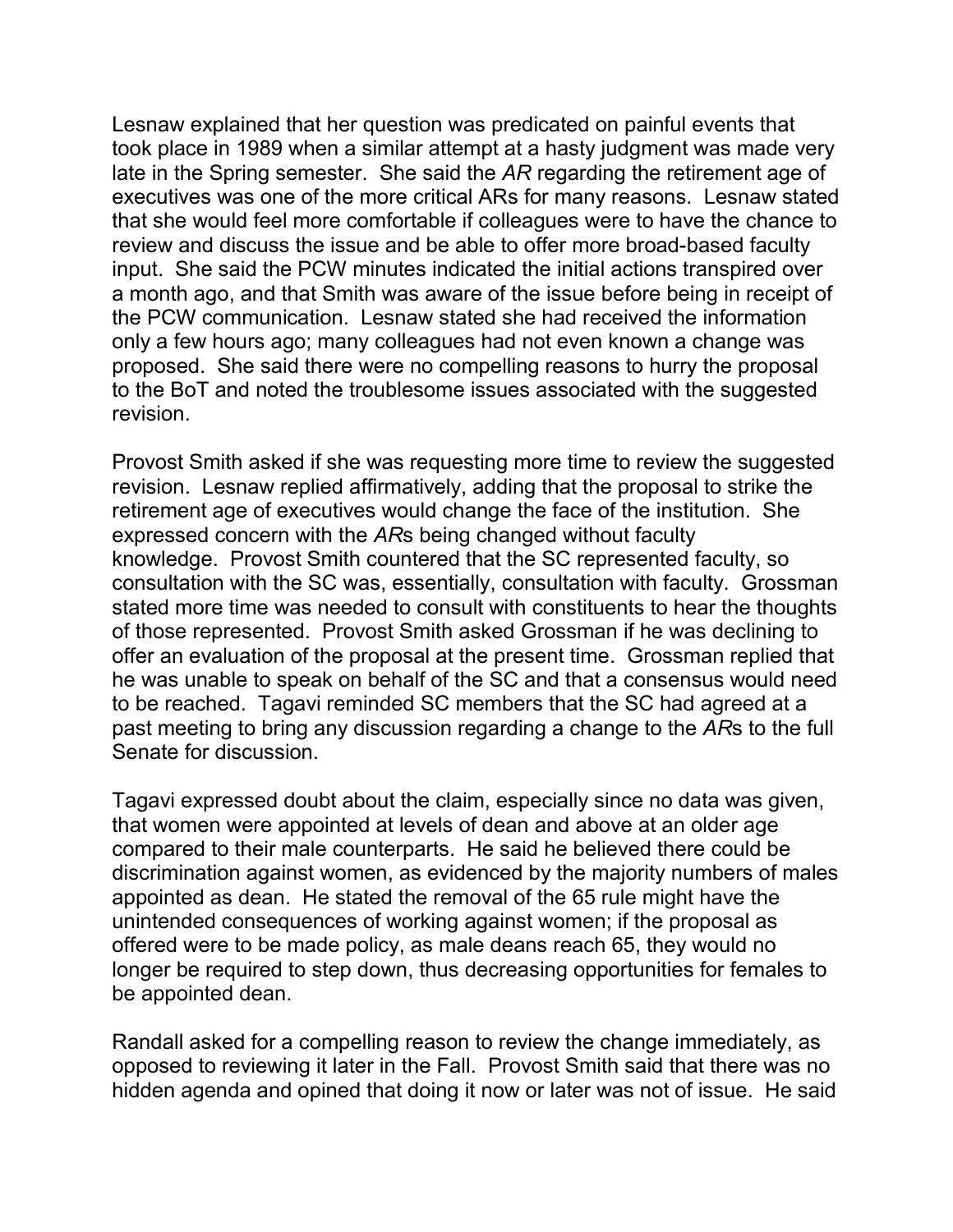he received the correspondence from Brockopp at the end of March; the Office of Legal Counsel conducted an analysis and he hoped to go forward as soon as possible to resolve the issue. In response to Randall, Provost Smith said he would have to consult with President Todd on any request to delay the proposal. Jones expressed support for suggesting the change to the *AR*s be delayed, saying that the information needed to make a recommendation on a change of this magnitude was not present. He said any proposal should include what was to be stricken and a second part addressing the replacement policy. Provost Smith said there was no replacement policy being considered.

Jones stated that the proposal as offered to Senate Council members did not offer any "second part of the proposal" information on the benchmarks. Jones wondered what replacement policies were in place at benchmarks. He said that the primary reason as given by Brockopp in her letter to President Todd was the assertion that women start being dean later in life than men. Jones said he had requested data from the Office of Legal Counsel regarding this statement, and discovered that the average age at which women at UK become dean is 50 years old, which was approximately 0.5 years sooner than men. He reiterated the need for valid information to support the proposal.

Lesnaw suggested that since the proposal seemed to have stemmed from the College of Social Work's Dean Kay Hoffman and the proximity to the time at which she would need to step down due to age, President Todd could make an exception for this one case and not request the deletion from the *AR*s. That way, the immediate problem could be addressed and there would also be sufficient time for a faculty review of the issue. She thought the removal of the retirement age of executives from the *AR*s should be held up until Fall when faculty return and the issue could be aired at a University Senate meeting.

Provost Smith stated that he was uncomfortable with discussing the proposed deletion in the context of one individual case. He said the issue with Dean Hoffman had been discussed with faculty over the past semester, framed by asking SW faculty if they would support a continued administrative assignment of Dean Hoffman. Approximately 15 faculty members enthusiastically supported an extension of Dean Hoffman's administrative position, two were adamantly opposed, one objected largely due to procedural grounds of setting aside a UK regulation, and two faculty members did not offer opinions.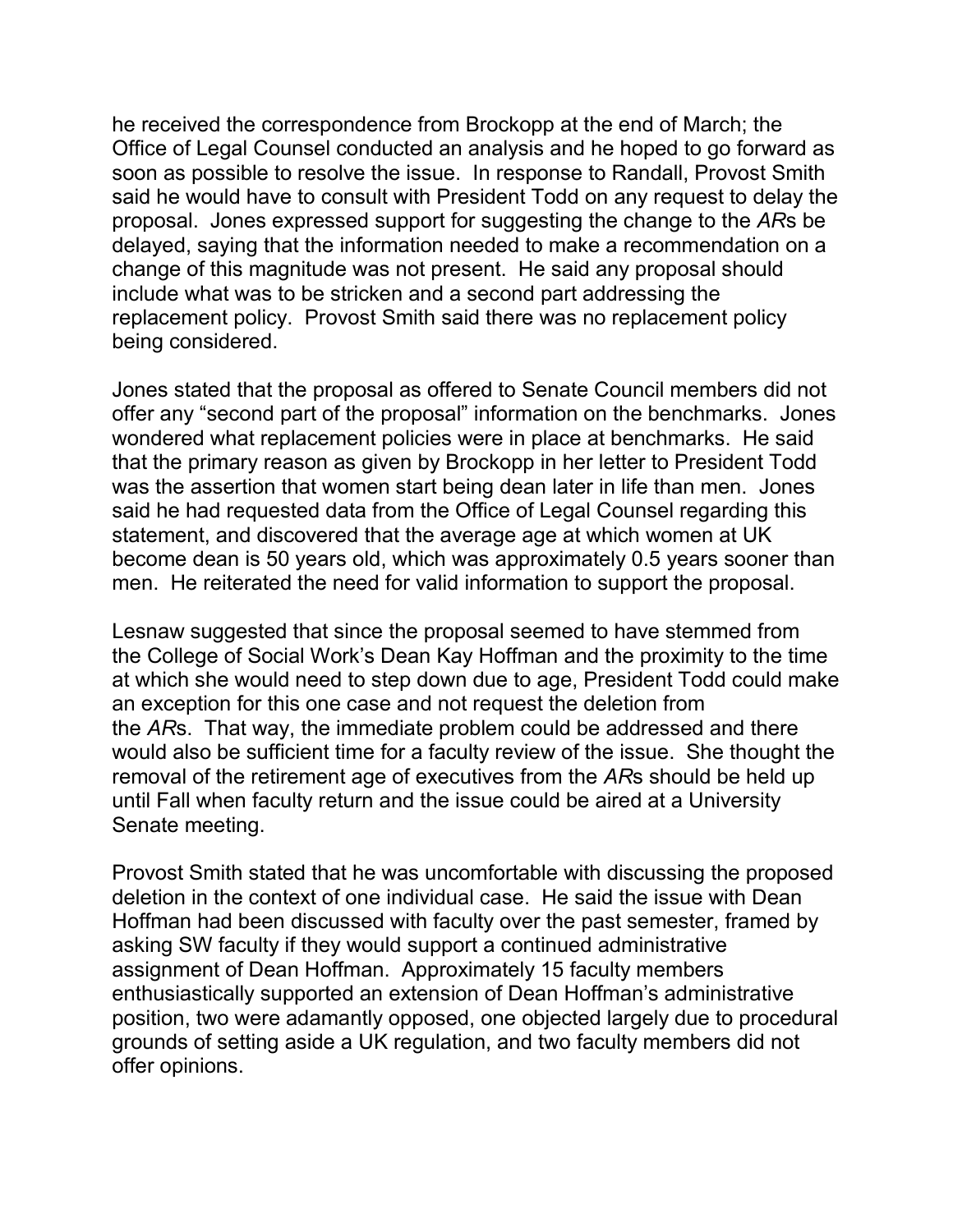Provost Smith shared that a committee chaired by David Royse would offer an official College of Social Work opinion on the matter to the Office of the Provost regarding any acting or interim SW dean taking office after July 5, 2006, the date after which Dean Hoffman would no longer be eligible to serve as dean, according to *AR II-1.6-1.III.C.2*. He said that the Office of Legal Counsel had stated that Dean Hoffman could serve as acting dean for one year after she stepped down as dean, so long as Dean Hoffman was willing to do so and the committee chaired by Royse agreed. Provost Smith indicated Dean Hoffman was willing to serve as an interim dean. He added that the BoT set aside the executive retirement rule for one year for Dean Williams in the College of Nursing, but that the BoT made it very clear that it was extremely reluctant to set aside regulations for individual cases. That hesitation was the impetus for suggesting the removal of the executive retirement rule. He opined that the executive retirement rule was not fair to any individual, regardless of gender. Liaison Greissman stated and Provost Smith agreed that in the event of a legal challenge to UK's executive retirement rule, UK would not defend the policy.

There followed extensive discussion among the majority of Senate Council members and Provost Smith regarding the proposal. Among the major concerns of Senate Council members were:

- $\circ$  a lack of information about any policy to replace the deleted executive retirement rule, as suggested in the letter from Brockopp to President Todd ["We hope that a stringent evaluation system would replace this policy"];
- $\circ$  a lack of data to support the assertions of Brockopp in her letter to President Todd;
- o the unintended consequences of making a categorical change in the *AR*s on the premise of improving one case, that of Dean Hoffman;
- $\circ$  concerns that removing the mandatory retirement age would stagnate the numbers of female deans, since the majority of current deans were male;
- $\circ$  a lack of sufficient time to review the proposal; and
- $\circ$  the lack of faculty input into the decision on the proposal.

Grabau suggested that Provost Smith was receiving input and advice, although it was probably not to Smith's liking. Lesnaw urged Provost Smith to delay sending the proposal to the BoT. Provost Smith asked if the Senate Council was requesting the proposal be postponed. Senate Council members indicated assent with that statement. Provost Smith stated that any decision to delay the proposal would be made by the President. The Chair asked if there were any other questions for Provost Smith relating to providing general advice.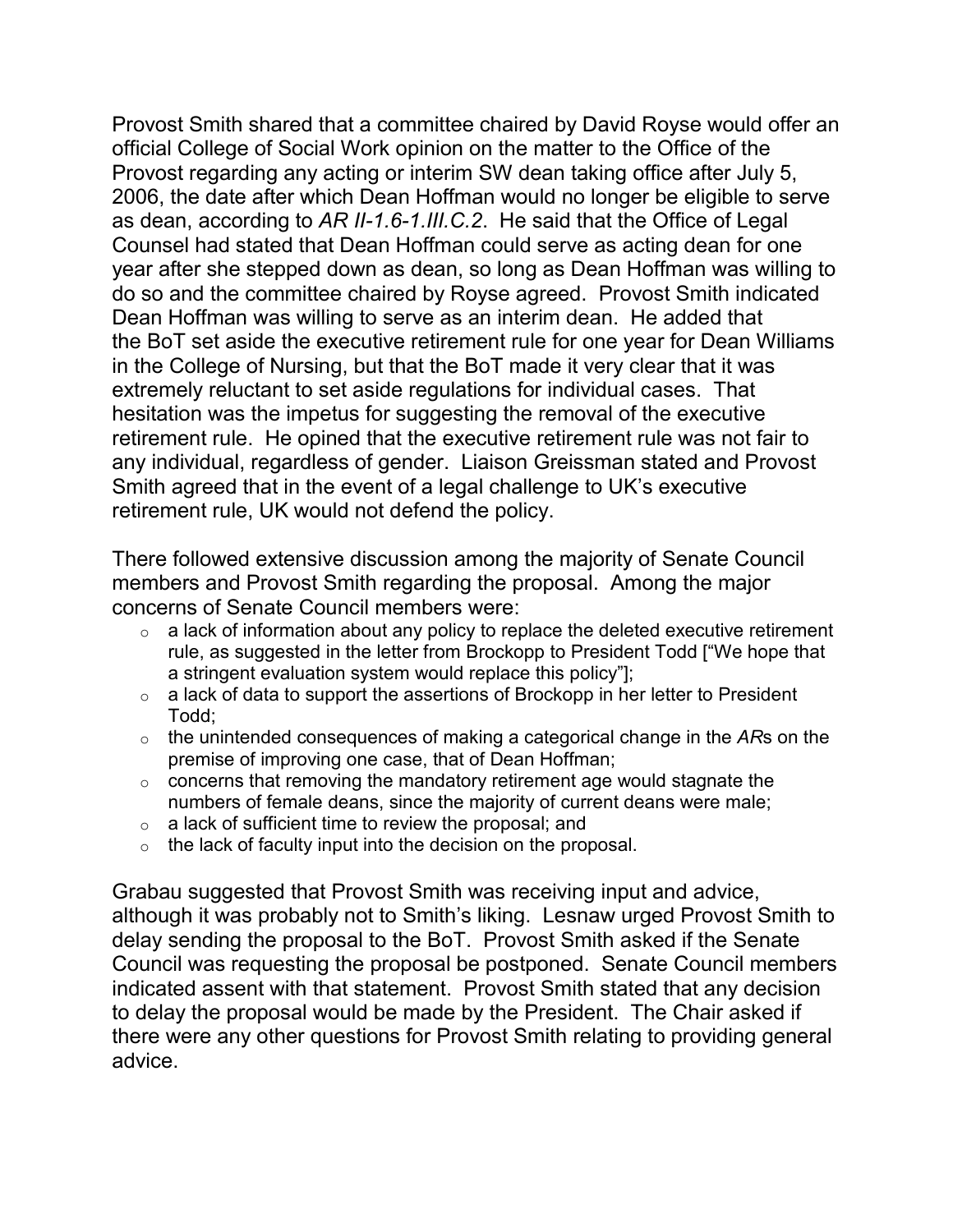There was a brief interlude in which a discussion on rewards for faculty members serving on academic area advisory committees took place.

Tagavi asked Provost Smith about incoming Provost Kumble Subbaswamy's opinion on the proposal to remove the executive retirement rule. Provost Smith shared his recollection that incoming Provost Subbaswamy was present during discussion on the matter at the President's Cabinet and that he supported the proposal. The Chair thanked Provost Smith for speaking on behalf of the proposal. Provost Smith departed.

The Chair shared a written communication from SC member and faculty trustee Roy Moore, who was unable to attend the meeting. Moore stated he was adamantly opposed to any change regarding the retirement age of executives, and that any replacement accountability policy would likely fall short of the virtues of the present policy. Moore wrote that a change would shift the burden of exhibiting the faults of an executive from the Administration to the faculty. He said that there should be one year's notice for any exception to the executive retirement rule. Moore also highlighted the irony that the current policy, which had engendered a turnover in the executive ranks and allowed more women to enter executive positions, was being questioned by the PCW. He ended by writing that the proposed deletion of the executive retirement rule would likely lock in predominantly male officeholders and stated his strong opposition to the change.

Jones added that the chair of the College of Arts and Sciences faculty council said to Jones that he was very concerned about the proposal in its present form. The Chair mentioned an email from Enid Waldhart, in which she related polling faculty in her department and learning that many voiced serious concerns about the proposal. Waldhart had wondered about raising the retirement age to 70, but urged that no action be taken at the BoT level until Fall, when there would have been sufficient time for the SC to pursue information on the issue. Jones added that a communication from staff trustee Russ Williams did not articulate support for the proposal in its present form.

In response to a question from Jones about the PCW's assertion in the minutes from the PCW meeting March 24, 2006 that the BoT and President Todd were ready to move forward with the change, Dembo stated that he was unaware of any such discussion at the BoT level. He said the minutes erroneously implied a momentum not present among BoT members.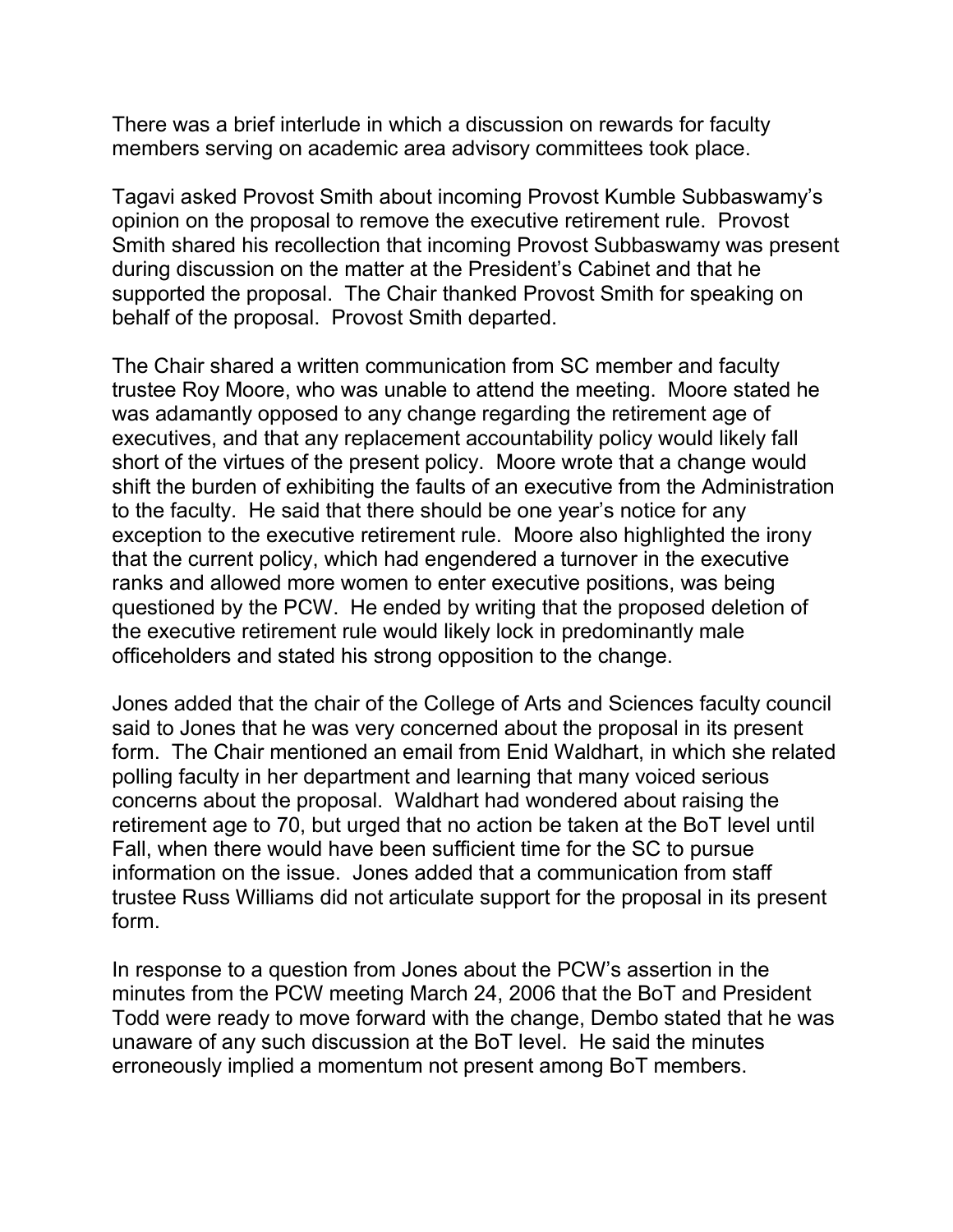The Chair said that SC members could continue to discuss the issues animating the circumstances relating to the proposal, or they could shift towards deciding what the SC response should be. He stated that in a formal sense, the SC had provided the Provost with a strong indication of the SC's opinion on the matter; the Chair asked if there was any interest in further actions. Lesnaw suggested sending an official letter to request the issue not yet be put before the BoT.

Dembo indicated that a good summary of the problems would be helpful to the BoT's Human Resources Committee, which would receive any employmentrelated changes to the *AR*s. In response to Jones, Dembo said that the Human Resources Committee could recommend the proposal be delayed and/or tabled.

Thelin stated that two reasons given by PCW as the being the most important for the proposal, that of unfairness to females and the urgency surrounding Dean Hoffman's situation, were both easily addressed. The statistics gleaned by Jones indicated that females did not become deans later in life than men did and there was a likelihood that Dean Hoffman would be offered and would accept a one-year interim post. Thus, the urgency was alleviated, especially since Provost Smith stated the change was not triggered by one individual case.

The Chair asked to whom the letter should be sent. It was suggested the letter be addressed to President Todd and carbon copied to Provost Smith. The faculty trustees could also share the letter with the BoT.

Lesnaw **moved** that the Senate Council create a resolution requesting the executive retirement rule proposal not move forward to the Board of Trustees. There was extensive discussion on what exactly would be included in the resolution. SC members offered suggestions for the Chair to incorporate into a final draft, to be circulated via the SC listserv. The resolution would address, among other issues, the following concerns: insufficient time given to look into the issue; the matter affecting faculty and staff employees; the resolution being offered in the spirit of faculty and staff consideration; and the fact that a change of the magnitude being discussed may have many unintended consequences.

The Chair asked how the resolution should be delivered. Jones opined that an in-person meeting with the President as the resolution was delivered would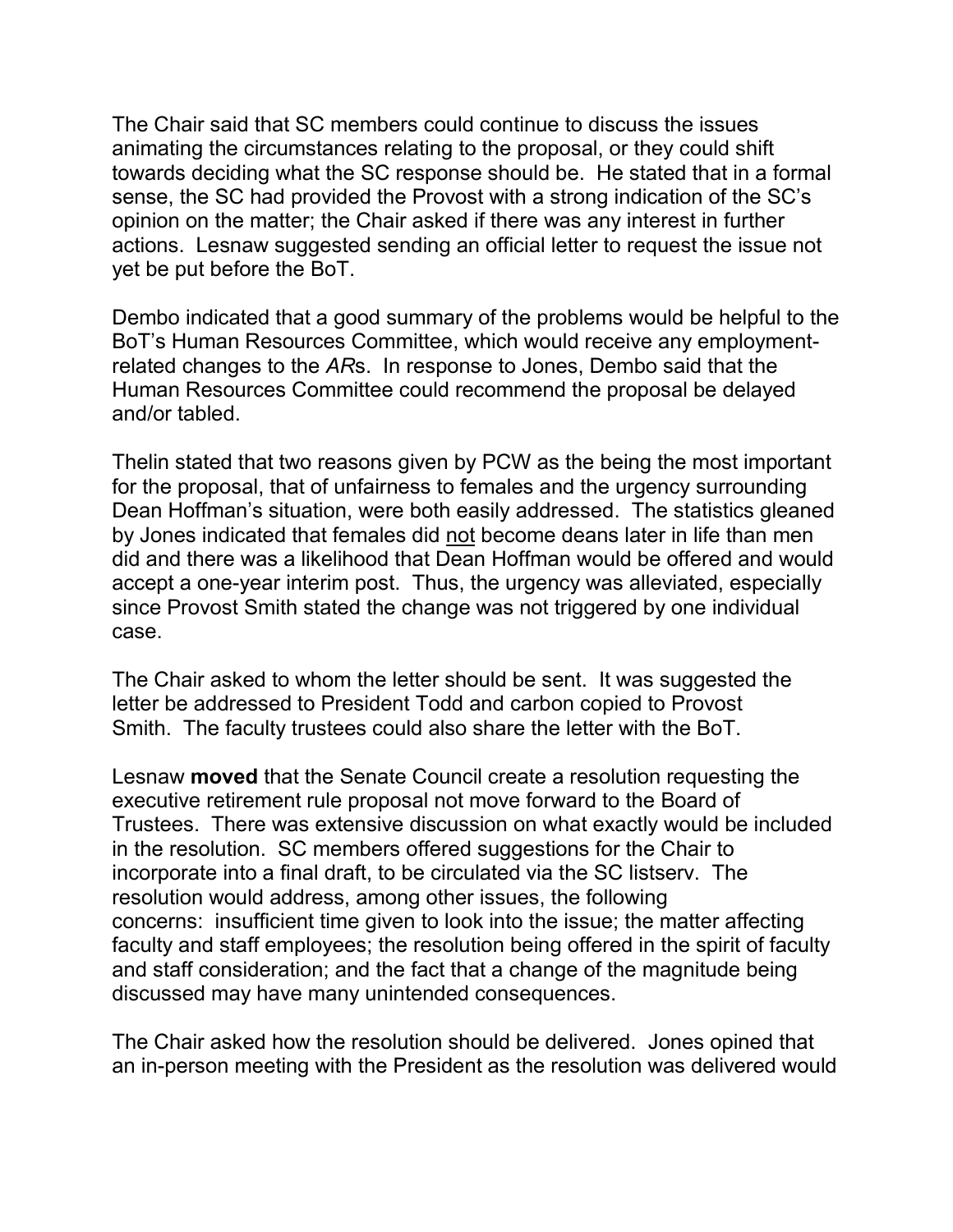be the most appropriate course of action. Jones **seconded** the motion. The motion **carried** unanimously.

## 2. [Minutes from April 24](http://www.uky.edu/USC/New/SCMinutes/2005-2006/SC%20Minutes%20April%2024%202006_FINAL.htm) and Announcements

The minutes from April 24 were approved as distributed.

There was extensive discussion regarding the section of the April 17 minutes addressing the changes to *Senate Rules Section 6.1.1.* It was agreed that Jones, as the Senate's Rules and Elections Committee chair, would bring the revised section back to the SC for another look with the changes incorporated.

Grossman **moved** to approve the outstanding section of the April 17 minutes with the removal of the sentence "Thus, all students…free of charge." Jones **seconded**. The motion **passed** unanimously.

## 3. Nominees to Academic Area Advisory Committees & Other Administrative **Committees**

Jones, the Senate's Nominating Committee (SNC) chair, stated that the SNC had been working hard to identify individuals willing to serve on academic area advisory committees (AAAC). He offered a handout, saying that for every slot open, two nominees were needed. Jones said that Libraries faculty requested the SNC offer pairs for each slot open to ensure appropriate disciplinary representation. He asked that the SC approve the affirmed and tentative individual list, so that when the "tentative" individuals were confirmed, they would be ready to go forward to the President's Office. Jones noted he still needed to confirm the eligibility of those nominated.

There was a brief interlude involving discussion regarding the agenda for the SC meeting on May 8. The Chair shared that the External Review Committee's final report would be available to SC members late in the week, for discussion at the May 8 SC meeting. He hoped the SC would be willing to favorably review the process thus far and urge continuation of the implementation planning (not actual implementation) over the summer months. He thought a special called Senate meeting for the 15<sup>th</sup> would not be workable, due to faculty being busy with grades and the nine-month faculty leaving for the summer. The Chair asked SC members to think about how many more meetings of the SC would be required this semester and offer comments on the listserv.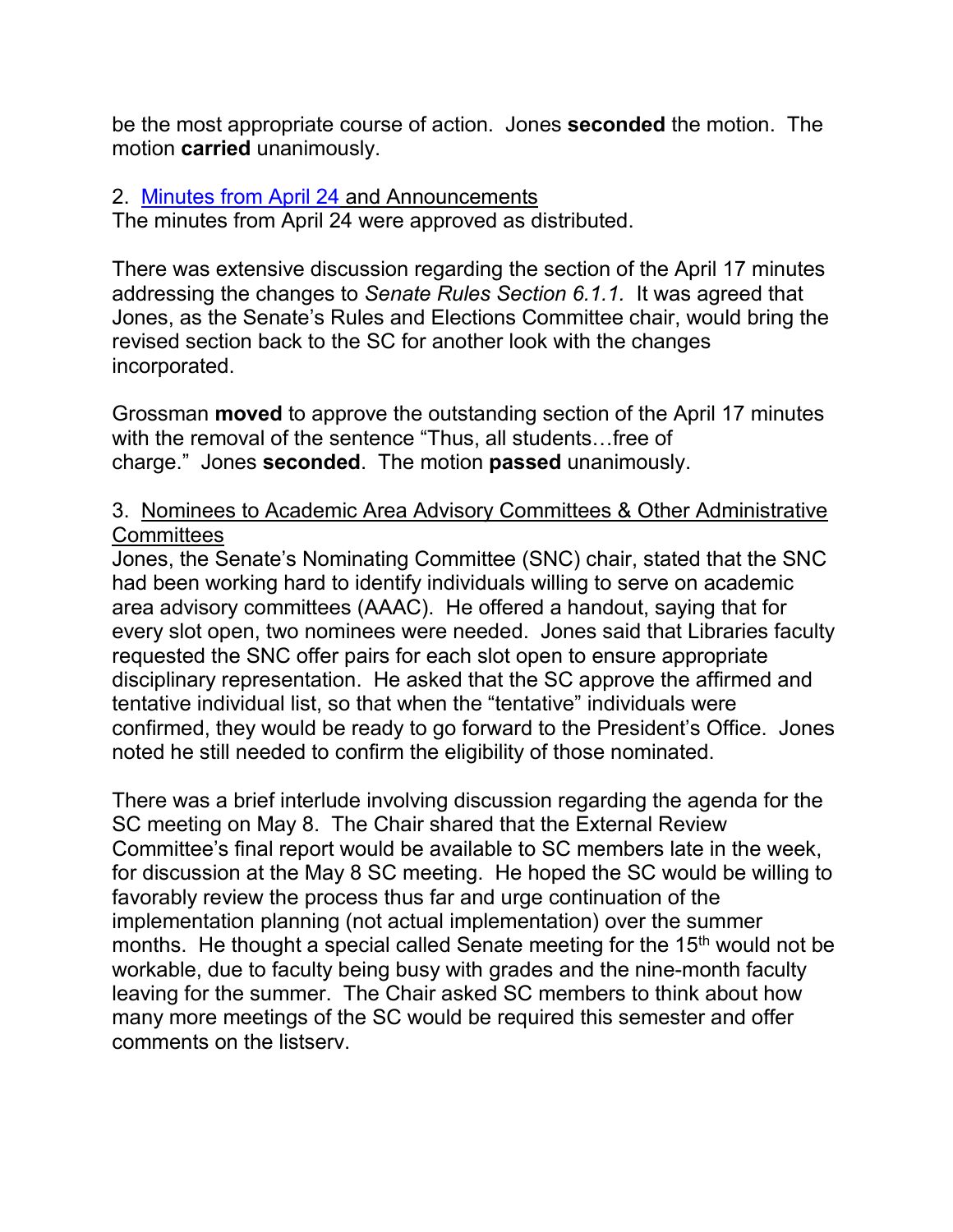Jones **moved** the Senate Council approve the list of confirmed and tentative names put forth by the Senate's Nominating

Committee. Grossman **seconded**. Tagavi offered a **friendly amendment** to allow any necessary modifications to the list, which Jones **accepted**. The motion **passed** unanimously.

Due to the proximity to 5:00 pm, the Chair entertained a **motion** by Jones to defer agenda items numbered four through six to the next Senate Council meeting. Grossman **seconded**. The motion **passed** unanimously.

Dembo shared that the broadcast email sent out regarding the delay to payroll deposits had been put together very quickly, which explained the lack of an apologetic tone. In conversation with University Controller Marc Mathews Dembo learned that many banks would not process automatic debits until the direct deposit posted. The Office of the Controller had been in contact with banks in town about the problem, and urged employees who were inconvenienced to communicate that to the Controller.

Dembo asked for guidance as to the best way to solicit faculty input on President Todd's evaluation and the status of the Boone Center, both of which would be discussed at the June BoT meeting. In response to Jones, he stated that there were six criteria put forth by the BoT in Fall 2005 upon which the President would be evaluated. With regard to the Boone Center, Dembo said he was interested in faculty opinions regarding a vacant facility versus the use of discretionary funds to renovate it.

In response to some confusion over Dembo's request for how to best indicate faculty opinions on the President's performance, Dembo said that there was going to be a departure this year from the previous practice of the BoT chair requesting input from the chairs of the Staff Senate, Senate Council and Student Government Association – this year the trustees would be offering that information. SC members suggested that a mass email to all faculty members was very appropriate.

The meeting was adjourned at 5:08 pm.

Respectfully submitted by Ernie Yanarella, Senate Council

**Chair**